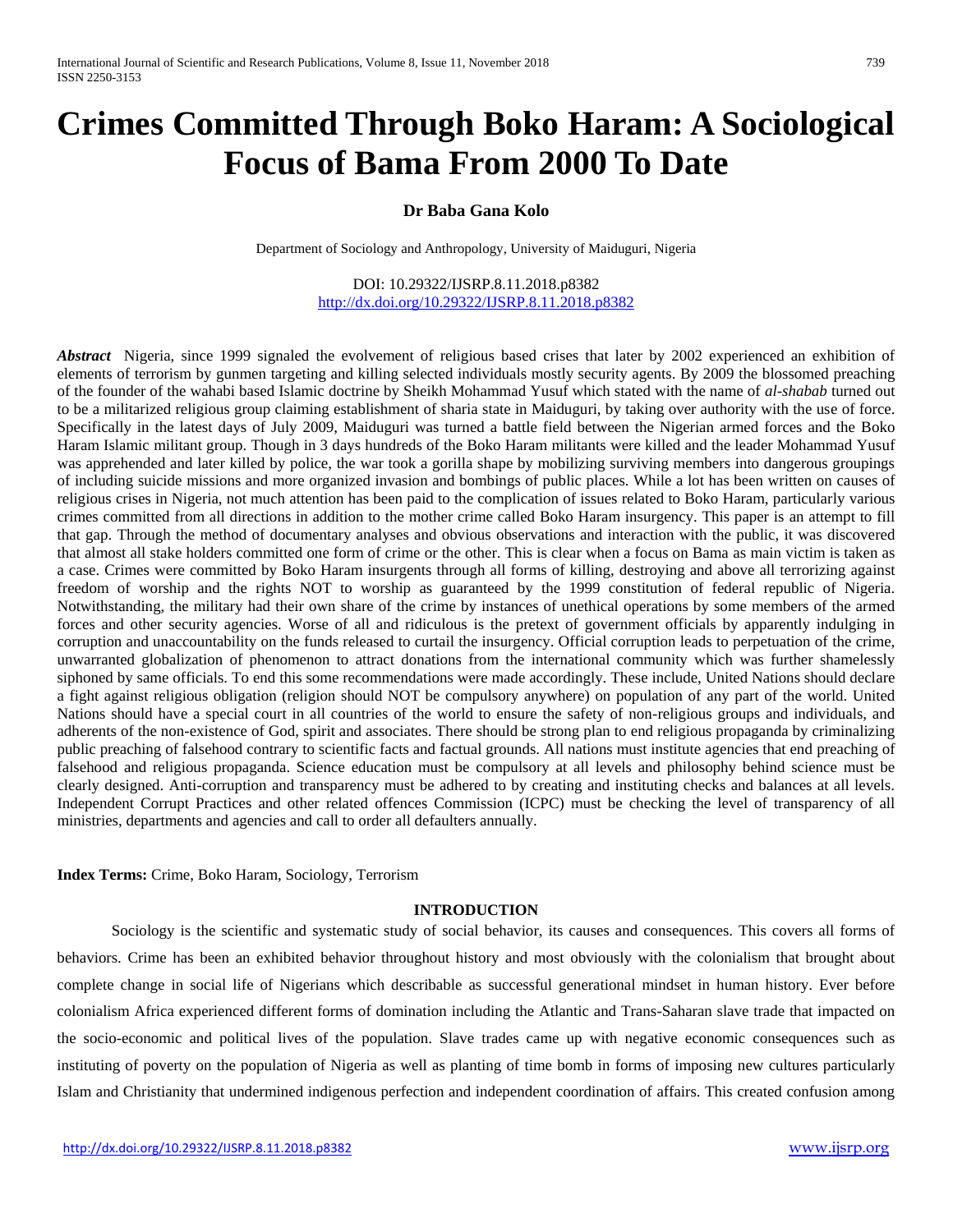the population resulting large killing of each other on falsehood and impressions brought about by the new conflicting religions which were forcefully imposed on the innocent populations.

 Boko Haram is a religious based critical experience of some part of north eastern Nigeria from 2000 to date. It evolved from existing socio-cultural and politico-economic realities of the Nigerian structure. Its philosophy is traced to the imposition of foreign religions and cultural domination by the Arabs against other populations. Islam as a religion evolved from the city of Mecca and with all forms of challenges gained support and reached to other parts of the world including Nigeria. However, it is very clear that Islam is predominantly an exhibition of Arab culture and domination. Islam was characterized by forceful imposition and threatening methodologies, coercion and paradoxically with some forms of diplomacy. This methodological operation must be characterized by all forms of crimes, particularly the murderous exhibition by the act of jihad. Since the invasion of Islam many have been killed in process of forceful conversion to Islam, and the threat to dominate other form of ideologies and religions particularly those indigenously evolved in Africa. Boko Haram was just a kind of reinforcement of the initial propaganda of the religion of Islam and its domination against other faiths. There were more killing, with the advent of Boko Haram by claiming that almost all people found as Muslims and non-Muslims were ignorant of the true philosophy of Islam and therefore the prevailing religious practice discovered by Boko Haram founders practiced in this locality as authentic Islamic doctrines were concluded as complete infidelity. Boko Haram evolved and claimed to re-educate and forcefully once again impose the true philosophy of Islam on the new generation.

 It is upon this backdrop that this paper is an attempt to answer the following. What is a crime? What is Boko Haram? What are the crimes committed through Boko Haram? What are the sociological concerns resulting from Boko Haram crises? What is the way forward?

#### **CRIME**

 Crime is a human conduct that is visited with punishment as a result of its approval as unfit, misconduct or misbehavior by a universally undisputable law standard. Crime is determined by a law. The law that determines a crime must be of global standard. And the standard is undisputable and therefore cannot be ridiculed as violation of fundamental rights and freedom of human dignity by any court of law above its hierarchy. Crime is not committed if particular conduct is approved as lawful by international court of law. All the laws that violate international laws are null and void and therefore should be assessed at the various levels for their repeals in the context of laws for adjudication.

 Laws criminalizing behaviors at local levels could be appealed in upper levels and finally at international court of laws. And a final verdict at international court of laws is a universal law though it can still be subjected to academic scrutiny and sanity for perfection concurrently. With this sorting, it is possible that a lot of conducts that have been most likely condemned as criminal behavior at particular levels are already criminalized by international laws and as such most of those condemned as criminals on those grounds are simply victims of legal fallacies who suffered for crimes that have not been committed or for conducts which are lawful but erroneously criminalized.

 At least 2,000 women and girls have been abducted by Boko Haram since the start of 2014 and many have been forced into sexual slavery and trained to fight. Documents on multiple war crimes and crimes against humanity committed by Boko Haram, including the killing of at least 5,500 civilians, as it rampaged across north-east Nigeria during 2014 and early 2015. Men and women, boys and girls, Christians and Muslims, have been killed, abducted and brutalized by Boko Haram during a reign of terror which has affected millions. The 276 schoolgirls abducted from Chibok gained global attention with the help of the #BringBackOurGirls campaign. But the missing schoolgirls are only a small proportion of the women, girls, young men and boys abducted by Boko Haram. Boko Haram would take the women and girls they abducted directly to camps in remote communities or to makeshift transits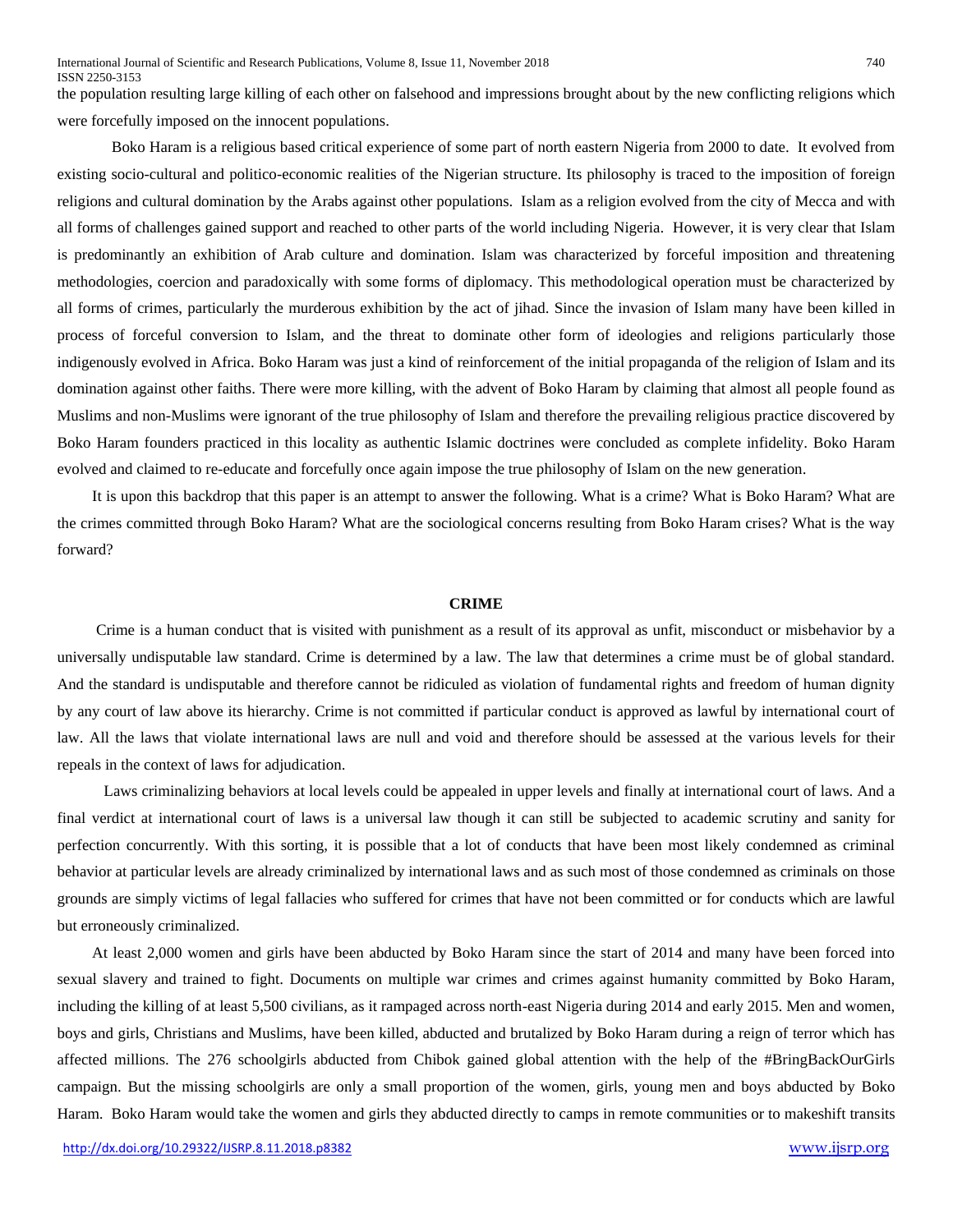ISSN 2250-3153

camps such as one established in Ngoshe prison. From transit camps Boko Haram would move them to houses in towns and villages and indoctrinate them with their version of Islam in preparation for marriage (Adebayo, 2018).

 Aisha, aged 19, was abducted from a friend's wedding in September 2014 along with her sister, the bride and the bride's sister. Boko Haram took them to a camp in Gullak, Adamawa state, home to approximately 100 abducted girls. One week later, Boko Haram forced the bride and the bride's sister to marry their fighters. They also taught Aisha and the other women and girls how to fight and sent to operations sometimes to their villages. Aisha was also raped repeatedly, sometimes by groups of up to six fighters, during her three months of captivity. She also saw more than 50 people killed by Boko Haram, including her sister. Amnesty International documented at least 300 raids and attacks carried out by Boko Haram against civilians. During their attacks on towns, they would systematically target the military or police first, capturing arms and ammunition, before turning on the civilian population. They would shoot anyone trying to escape, rounding up and execute men of fighting age. Amnesty International has documented 38 cases of abduction by Boko Haram. It has gathered 77 testimonies on abductions, including with 31 eyewitnesses and with 28 women and girls who were abducted by Boko Haram and escaped (Adebayo, 2018).

 Over 15,000 civilian non-combatants have been killed. Nearly 3m civilians are internally displaced or forced across borders as refugees. More than 6 billion Dollars have been expended in the war without end. Over 75% of children of school age are out of schools as most schools are either destroyed or closed (Obiagwu, 2018).

# **BOKO HARAM**

 Boko is a *hausa* ward meaning school and Haram is an *Arabic* word meaning forbidden. Boko Haram jointly means school is forbidden or western education is forbidden. Boko Haram is joined with the concept *kungiya* in hausa meaning association. *Kungiyan yan Boko Haram*, Association of people who maintained that western education is forbidden. The Association of Boko Haram was founded by Mohammed Yusuf as a platform of mobilizing youth Muslims into a new form of perception to create an ideology that Sharia must be established and enforced in Nigeria and elsewhere of the word. Islam as a religion recognized the establishment of shariah where the state enforces the laws of the Quran and the Sunnah. Islam as a religion recognized only Islamic ideology and the adherents believed that it is the only perfect ideology that must be established and enforced globally.

 Boko Haram, described as [the third deadliest terror group](http://visionofhumanity.org/app/uploads/2017/11/Global-Terrorism-Index-2017.pdf) by the Global Terrorism Index (Adebayo, 2018). In April 2016, their leader announced its affiliation to ISIS, making it more political. They are receiving ISIS assistance that has increased their capacity to roll out propaganda messages, and monitor movements of Nigerian military and civilian populations. They recruit children as young as 8 years and psycho-drill them into suicide bombers, with capacity to monitor their movements when being trained or sent on terror missions. The rate of child soldiers engaged in combat in the northeast for Boko Haram is higher than any other armed group in human history. The sophistication of Boko Haram's armory, and the precision of their attacks on targets when they strike, suggest considerable military professionalism, which smack of mercenary support (Obiagwu, 2018).

 In 2002 the group, which may have existed since the late 1990s, organizes under the Muslim cleric Mohammed Yusuf. In December 2003 the first known attack by Boko Haram took place by roughly 200 militants, who attack multiple police stations in the state of Yobe. In July 2009 the [Boko Haram uprising](http://www.cnn.com/2012/01/24/world/africa/nigeria-attacks/) begins in Bauchi and spreads to the states of Borno, Kano and Yobe. The militant group kills scores of police officers. A joint military task force responds, leaving more than 700 Boko Haram members dead and its operational mosque destroyed. The uprising ends when police capture Yusuf. In September 7, 2010 in the state of Bauchi, 50 Boko Haram militants attack a prison, killing five people and releasing more than 700 inmates. August 26, 2011 Boko Haram attacks th[e United Nations](http://www.cnn.com/2013/09/03/world/united-nations-fast-facts/) compound in Abuja. A car bomb kills 23 people and injures more than 75 others (Obiagwu).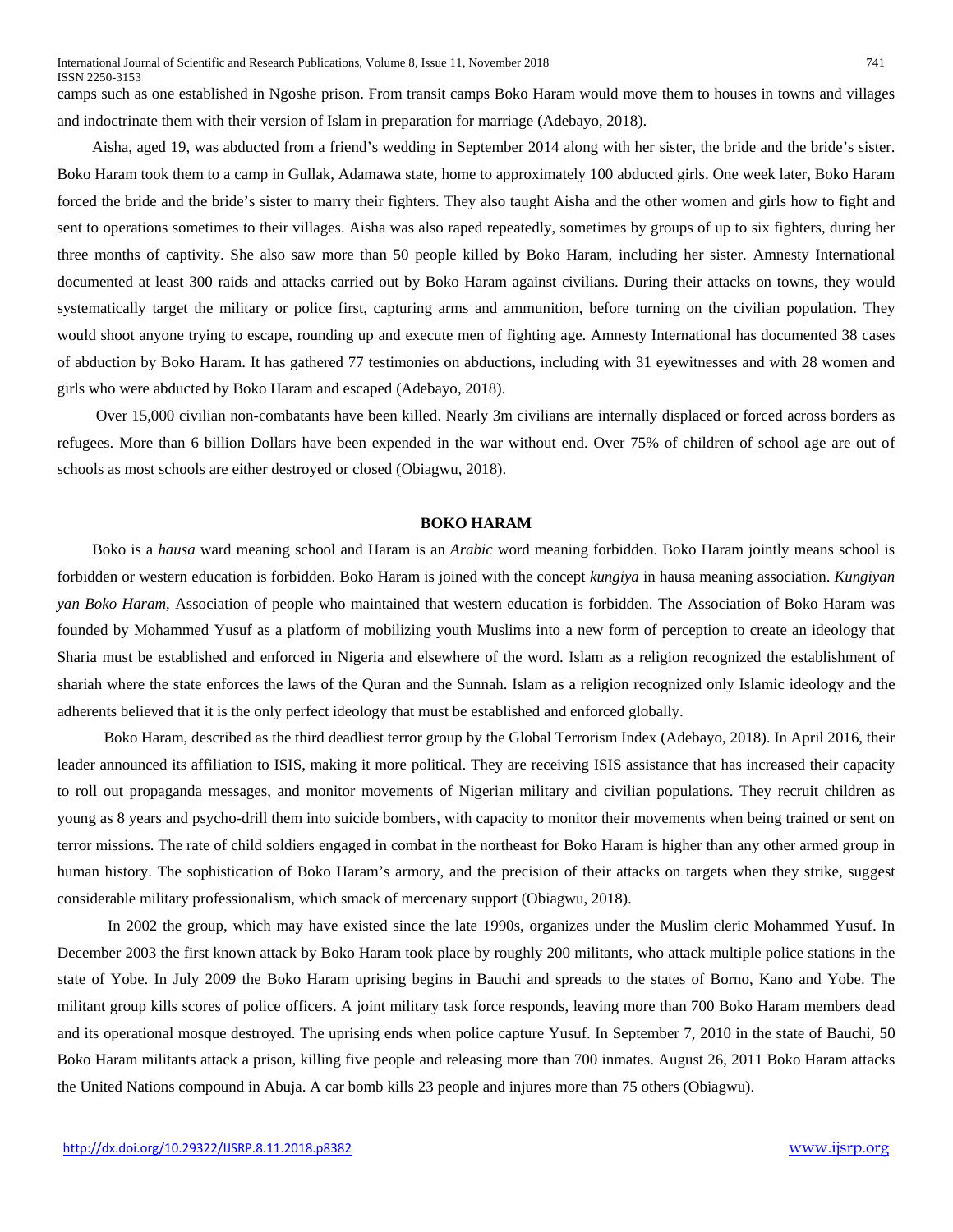In January 2012 a newly formed splinter group, known as Ansaru, announces Abu Usmatul Al-Ansari as its leader. January 20, 2012 more than 200 people are killed when Boko Haram launches coordinated attacks targeting police, military, a prison and other targets in the city of Kano, Kano State. February 19, 2013 militants alleging to be [Boko Haram kidnap a French family of seven in a](http://www.cnn.com/2014/02/27/world/africa/nigeria-year-of-attacks/)  [national park in northern Cameroon.](http://www.cnn.com/2014/02/27/world/africa/nigeria-year-of-attacks/) April 19, 2013 Boko Haram battles with multinational security forces from Niger, Nigeria and Chad in the city of Baga in Borno State, leaving nearly 200 people dead, including many civilians. June 4, 2013 Jonathan approves the proscription of Boko Haram and splinter group Ansaru as terrorist organizations. June 2013 Boko Haram targets churches in various states on three Sundays in a row, leaving more than 50 people dead. September 17, 2013 Boko Haram gunmen dress in military uniforms and stage a fake checkpoint near Benisheik in Borno, burning vehicles and executing travelers, leaving at least 143 people dead. November 13, 2013 [the US State Department adds Boko Haram and Ansaru to its list of terrorist organizations.](http://www.cnn.com/2013/11/13/world/africa/boko-haram-us/index.html) January 26, 2014 at least 45 are killed in a market in Kawuri in Borno after Boko Haram militants open fire. May 21, 2014 the White House announces that the [United States has sent 80 troops to Chad to help search for the kidnapped schoolgirls.](http://www.cnn.com/2014/05/21/world/africa/nigeria-violence/) May 22, 2014 the [UN](http://www.cnn.com/2013/09/03/world/united-nations-security-council-fast-facts/)  [Security Council](http://www.cnn.com/2013/09/03/world/united-nations-security-council-fast-facts/) adds [Boko Haram to its sanctions list.](http://edition.cnn.com/2014/05/22/world/africa/nigeria-violence/) June 3-4, 2014 [hundreds of people are killed in raids](http://www.cnn.com/2014/06/05/world/africa/boko-haram-village-raids/) by Boko Haram Islamic militants in the state of Borno, with some sources putting the death toll at 400 to 500. October 16, 2014 the Nigerian government announces it has reached a [ceasefire agreement with the Islamic terror group](http://www.cnn.com/2014/10/17/world/africa/nigeria-boko-haram-ceasefire) that includes the promised release of more than 200 kidnapped schoolgirls. November 1, 2014 in a video, the group's [leader denies the Nigerian government's claim of a ceasefire.](http://www.cnn.com/2014/11/01/world/africa/nigeria-boko-haram-denies-deal/) January 3, 2015 [multi-day raid begins, where hundreds of Boko Haram gunmen seize the town of Baga](http://www.cnn.com/2015/01/09/africa/boko-haram-violence/) and neighboring villages in northern Nigeria, as well as a multinational military base, leaving bodies scattered everywhere and as many as 2,000 people feared dead. March 7, 2015 in an [audio message purportedly from Shekau,](http://www.cnn.com/2015/03/07/africa/nigeria-boko-haram-isis/) Boko Haram pledges allegiance to [ISIS,](http://www.cnn.com/2014/08/08/world/isis-fast-facts/) the Islamic militant group which controls areas of [Iraq](http://www.cnn.com/2013/10/30/world/meast/iraq-history-fast-facts/index.html) and [Syria \(Obiagwu, 2018\).](http://www.cnn.com/2013/06/18/world/meast/syria-fast-facts/index.html)

 Boko Haram is named "Wilayat Gharb Afriqiyya" which means the Islamic State of West Africa. March 12, 2015 in an audio message purportedly from an ISIS spokesman, the group announces that [the caliphate has expanded to western Africa and that ISIS](http://www.cnn.com/2015/03/12/middleeast/isis-boko-haram/)  [leader Abu Bakr al-Baghdadi has accepted Boko Haram's pledge of allegiance.](http://www.cnn.com/2015/03/12/middleeast/isis-boko-haram/) On the same day, [ISIS blows up the Iraqi army](http://www.cnn.com/2015/03/12/middleeast/iraq-isis-tikrit/)  [headquarters north of Ramadi, killing at least 40 Iraqi soldiers.](http://www.cnn.com/2015/03/12/middleeast/iraq-isis-tikrit/) July 1, 2015 [Boko Haram militants raid three villages](http://www.cnn.com/2015/07/02/africa/nigeria-boko-haram-attacks/) in the northeastern Nigerian state of Borno, killing at least 145 people, according to witnesses. September 3, 2015 an estimated [30 people](http://www.cnn.com/2015/09/03/africa/boko-haram-cameroon-violence/index.html)  [are dead and 145 injured](http://www.cnn.com/2015/09/03/africa/boko-haram-cameroon-violence/index.html) after Boko Haram militants attack a crowded market in Kerawa, Cameroon and an infirmary near a Cameroonian military camp. September 23, 2015 [two hundred forty-one women and children are rescued and 43 Boko Haram](http://www.cnn.com/2015/09/23/africa/nigeria-troops-free-boko-haram-hostages/index.html)  [militants are arrested](http://www.cnn.com/2015/09/23/africa/nigeria-troops-free-boko-haram-hostages/index.html) after the Nigerian military raids camps run by the terrorist group in two villages (Obiagwu, 2018).

 [In another attack, two female suicide bombers kill 58 people at a Nigerian refugee camp for villagers fleeing terrorism.](http://www.cnn.com/2016/02/11/africa/nigeria-suicide-bombing-boko-haram/) A suspect in the attack on the camp tells officers that she and the two suicide bombers were dispatched by Boko Haram. August 3, 2016 ISIS publication al-Naba says that [Sheikh Abu Musab al-Barnawi is the new leader of Boko Haram.](http://www.cnn.com/2016/08/04/africa/nigeria-boko-haram-leader/) A Boko Haram insider confirms to CNN that Barnawi, the son of the group's founder who was killed by Nigerian security forces in 2009 is in fact the new leader. August 14, 2016 [Boko Haram releases a video](http://www.cnn.com/2016/08/14/africa/boko-haram-video-missing-girls/) of some of the girls kidnapped in April 2014 and demands the release of Boko Haram fighters in exchange for the girls.

 January 17, 2017 [scores of people are killed when a Nigerian fighter jet mistakenly bombs a camp for the internally displaced](http://www.cnn.com/2017/01/17/africa/nigeria-airstrike-refugee-camp-aid-workers-killed/) during an operation in Rann against Boko Haram militants killing about 90 people died. May 6, 2017 [Eighty-two Chibok schoolgirls](http://www.cnn.com/2017/05/06/africa/chibok-girls-released/index.html)  [are released](http://www.cnn.com/2017/05/06/africa/chibok-girls-released/index.html) after negotiations between Boko Haram and the Nigerian government. February 19, 2018 Boko Haram, in the northeast Nigerian town of Dapchi, kidnapping 110 students of the college. March 21, 2018 [Minister of Information and Culture Alhaji Lai](https://www.cnn.com/2018/03/21/africa/nigeria-kidnapped-girls-boko-haram-intl/index.html)  [Mohammed says 104 of the girls abducted from their boarding school on February 19 have been released and returned to their](https://www.cnn.com/2018/03/21/africa/nigeria-kidnapped-girls-boko-haram-intl/index.html)  [hometown of Dapchi. A](https://www.cnn.com/2018/03/21/africa/nigeria-kidnapped-girls-boko-haram-intl/index.html)pril 13, 2018 [UNICEF](https://www.unicef.org/wca/press-releases/more-1000-children-northeastern-nigeria-abducted-boko-haram-2013) says Boko Haram has kidnapped more than [1,000 children in northeastern Nigeria](https://edition.cnn.com/2018/04/13/africa/boko-haram-children-abduction-intl/index.html)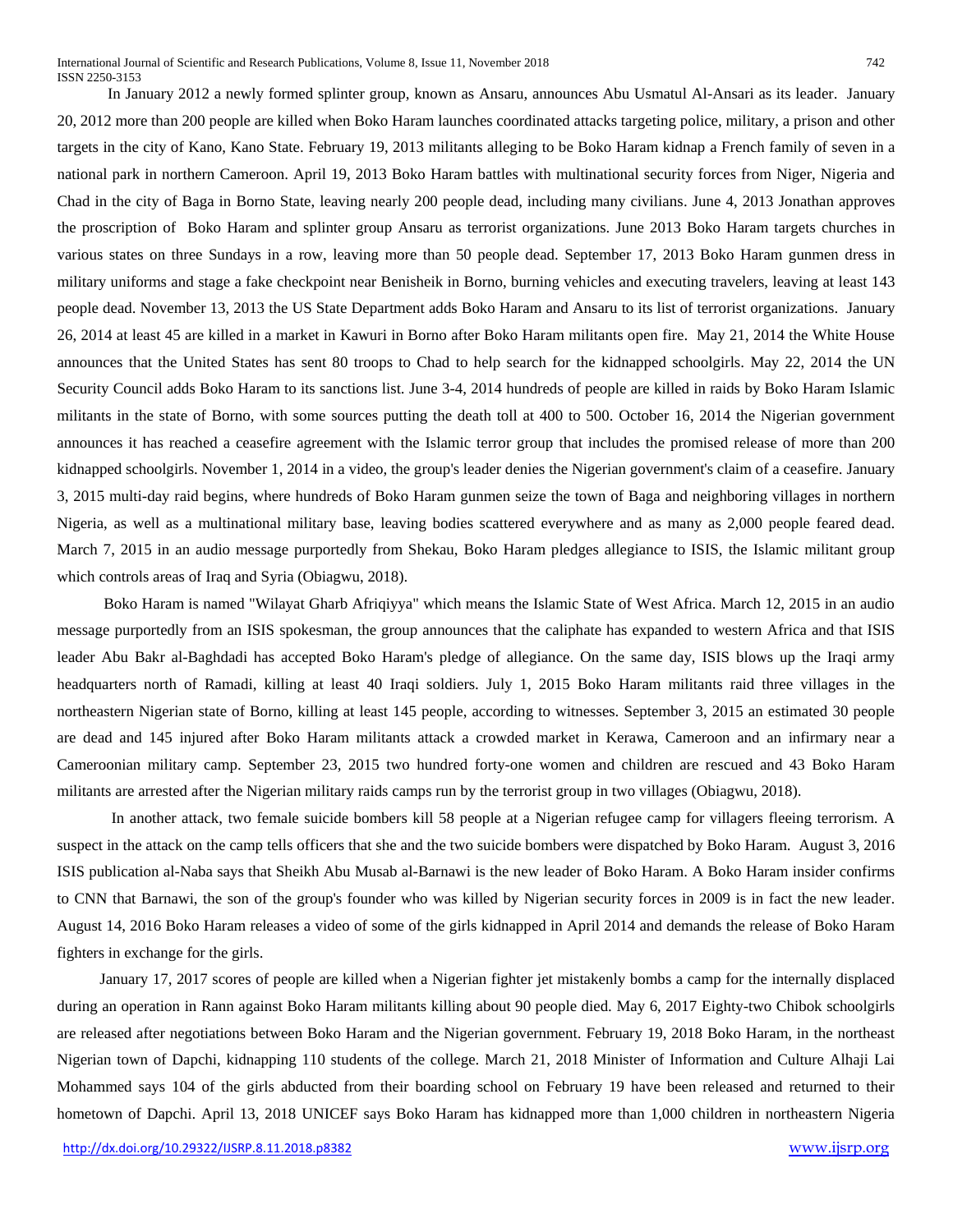since 2013. May 7, 2018 [the Nigerian army says it has rescued more than 1,000 Boko Haram captives](https://www.cnn.com/2018/05/07/africa/boko-haram-captives-freed-intl/index.html) mainly women and children, as well as some young men who had been forced to become Boko Haram fighters in Borno state. The operation, which was conducted in conjunction with Cameroonian and Nigerian troops of the Multinational Joint Task Force (MNJTF), rescued the hostages from Malamkari, Amchaka, Walasa and Gora villages of the Bama Local Government Area (Obiagwu, 2018).

 The primary intension of Islam as a dominating ideology as perceived by its believers is a serious stimulation that influenced Mohammed Yusuf to forcefully and unguardedly mobilized youths for the jihadist movement that cost his life. Boko or school has been maintained as haram or forbidden in most part of Islamic population of northern Nigeria and particularly amongst the Kanuri of Borno. In most kanuri communities western education used to be perceived and labeled as *kira kirdibe* (education for the pagans). Apperant the almajiris (Qur'anic pupils) frequently called the students of formal school as those in paganic school. And that is a serious stigma against those that go to school. And because of this stigmatization most people (*kanuris*) do not take their children to school but threatened to take them to *sangaya* (Quranic school). The idea of boko haram could be reflected to have started with the introduction of western education by colonial activities of the Britain in Nigeria. The Qur'anic teachers then must have seen the strength of western education of crushing down the Qur'anic education in due course and so strategized by creating a negative perception of western education amongst the population to avoid lost of a value and continue perpetuating Qur'anic Scholarship domination.

 Boko Haram Association at the beginning was called *al-shabab* by the public, but at the peak of the battle in july 2009 the media labeled or described it as *kungiyyan yan boko haram* for convenient communication. It must have been coined by these western media audio houses (BBC or German Hausa service). There has been prevailed disunity in Islam as a result of several factions each claiming to be the only best and condemning the other as infidelity. For instance in Maiduguri there are Tareeqas, Izala, Shiah, and the Boko Haram or al-Shabab as the case may be. The Izala sect was linked to *wahabism* that claim to propagate against adulteration of Islam. The ideology clearly moved to undermine tareeqas who Africanized Islam by joining Islam with African magical practices. Izalas more often condemned tareeqas and other Islamic groups as infidels and wasting time calling themselves as Muslims.

 Mohammed Yusuf was also Izala by orientation but out of disagreement with his affiliate Izala group decided to form his own foundation that seem to be preaching in a more radical form. The difference between Izala and Boko Haram is the extension from focus on preaching against adulteration of Islam to structural condemnation of anti-Islamic activities housed by western philosophies through structures of formal schools. Moreso Mohammed Yusuf condemned the states emanating from western education as breeding infidelity and undermining principles of Islam. Since the existing state emerged from western and it has no bearing with Islam, and therefore Shariah must be established to replace the existing state and this is possible only by undermining western education, and so the emergence of Boko Haram.

### **CRIMES COMMITTED THROUGH BOKO HARAM**

 All forms of crime have been committed through Boko Haram. [Boko Haram has kidnapped more than 1000 children in Nigeria.](https://edition.cnn.com/2018/04/13/africa/boko-haram-children-abduction-intl/index.html) At the beginning was criminal behavior of the founder Mohammed Yusuf. His preaching exercise was predominantly characterized by assault. Though this has been the exhibit of all preachers, Mohammed Yusuf more often than not insults the persons of people he preaches against. Though he hates corruption and mischief, he was excessively emotional offended of actors of corrupt behaviors. He condemned politicians as liars, corrupt, thieves and so on. He condemned police and other uniformed authorities as infidels since they operate to enforce the constitution. To him constitution is parallel to Quran and it is total paganism to go by the laws of the constitution. Western education is the source of the constitution. It also breeds the teaching of courses that are ridiculous to the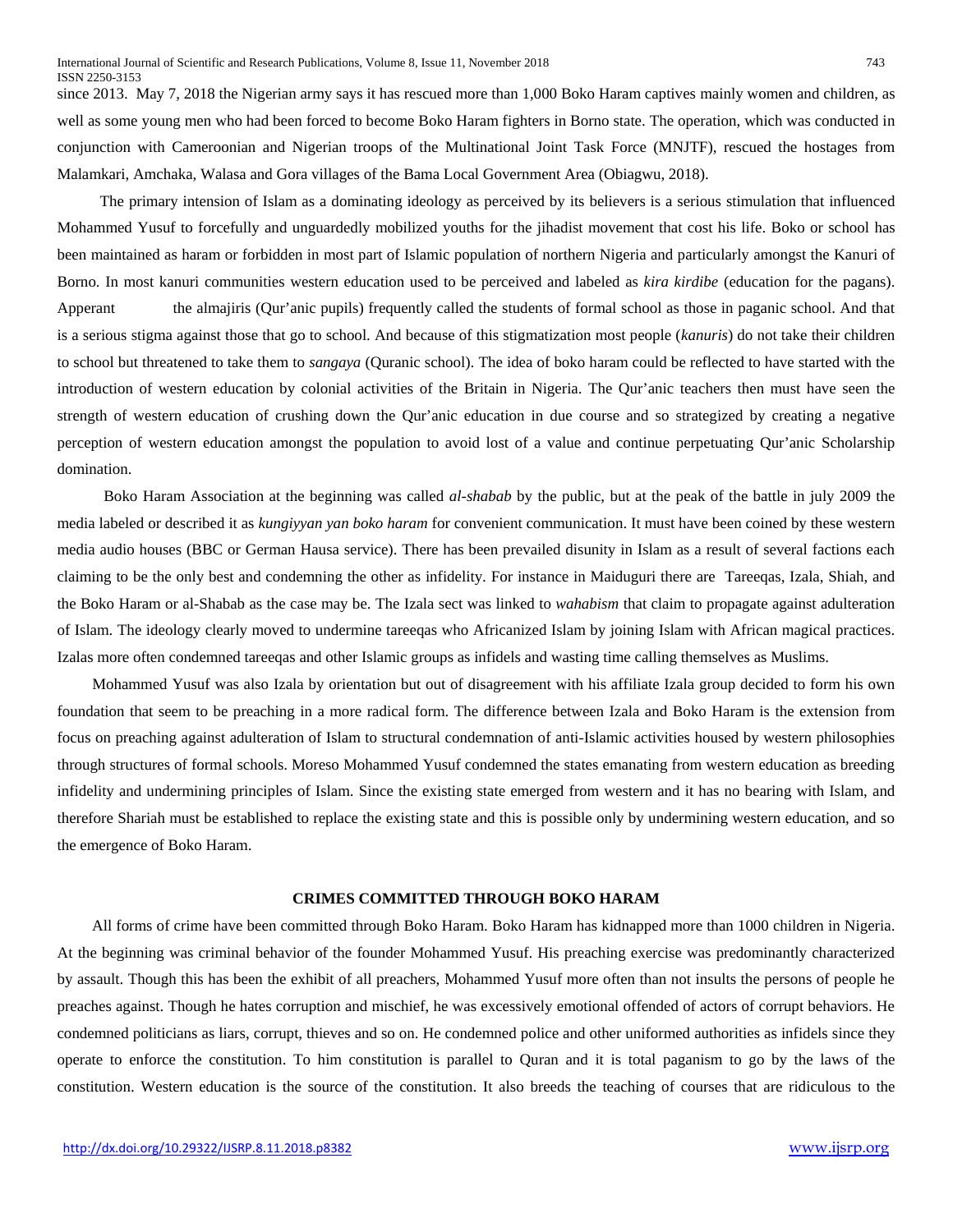context of the Quran, such as sciences in all ramifications. He mentioned Geography, Biology, Physics, and compared them with some teachings of the Quran about the universe.

 Contradictory issues like the conception of the earth as flat, while it was discovered as spherical in shape by geography. The rise of sun from the east and drop to a point in the west is also geographically found to be false. Scientific discovery displayed that the sun is stationary but earth rotates and moves round the sun. His condemnation of scientific discoveries because of grounded discrepancies with the Quran is ridiculous of Islam since scientific discoveries are verifiable. And in order to avoid this orientation going round the youth generation, Yusuf advocated for closure of western education to end this propagation.

 Another crime committed by Yusuf and his group is the crime of deception. Yusuf mobilized the youth to disbelieve in facts established by science in order to promote Islamic faith at the detriment of scientific discoveries to create generational misinformation, resulting to doom, devaluation of innovation, creativity through science and technology. This process will lead to barbaric situation, a contradiction which his lifestyle as a person confirmed to have appreciated. He uses all modern facilities including bank, cars, modern buildings, planes for travelling far etc. By condemning a generation to stick to the teaching of the Quran alone means creating a new generation of ignorance who could not be scientists, technologists such as medical doctors, engineers etc, who could construct planes, ships, boards, cars etc which are developments in themselves. The Quran as document has not clearly provided such knowledge.

 Mohammed Yusuf also committed crimes of conspiracy by mobilizing large population who sincerely appreciated his teaching to arm themselves and went ahead to fight a government force which clearly the youths could not withstand and subsequently lost their lives. He deceived these innocent youth to contribute huge amount of money while he had enough weapons been supplied by other culprits operating behind the scene.

 By implication Mohammed Yusuf committed economic crime of fraud and public deception by mobilizing these youth to disown their families, sacrificed themselves and sold out their properties and handed them over to him to stage a war against government that he knew it could not be successful. By this he imposed stage of poverty to families of the victims of the so called jihad.

 Mohammed Yusuf and his followers committed the crime of violating human rights and fundamental freedom. People have right to be non-religious, non-Islamic and have freedom of acquiring all forms of education, including conducting research on even the Quran as a book and displaying its relevance or otherwise for public awareness. Restricting a generation to the teaching of Islamic ideology alone is animalizing them to barbarism and total ignorance.

 Mohammed Yusuf and his followers also committed crime of murder, vandalism and above all terrorism. Many have been killed by foot soldiers of Boko Haram and thousands have been just killed in the name of establishing a shariah state which must fail in the contemporary situation. And Boko Haram remains a terrorist group even after the failure of the proposed shariah state. It has conditioned total fear and distrust amongst the population of the people of Borno state and the north east. Peoples properties were just destroyed, government facilities were just vandalized with no clear course and program, nor agenda.

 Mohammed Yusuf and his group committed a crime of secession by declaring a shariah state after taking over about 17 local government areas of Borno State in 2014. They also committed the crime of robbery, stealing, and raping. They robbed by using weapons available to them after killing and taking over bank funds, individual cars and foodstuff. They also steal properties by raiding villages and small towns. They rape young ladies particularly secondary school girls and wives. They also killed many among their captives in the name of enforcing the shariah laws.

# **RELATED PROBLEMS TO BOKO HARAM TERRORISM**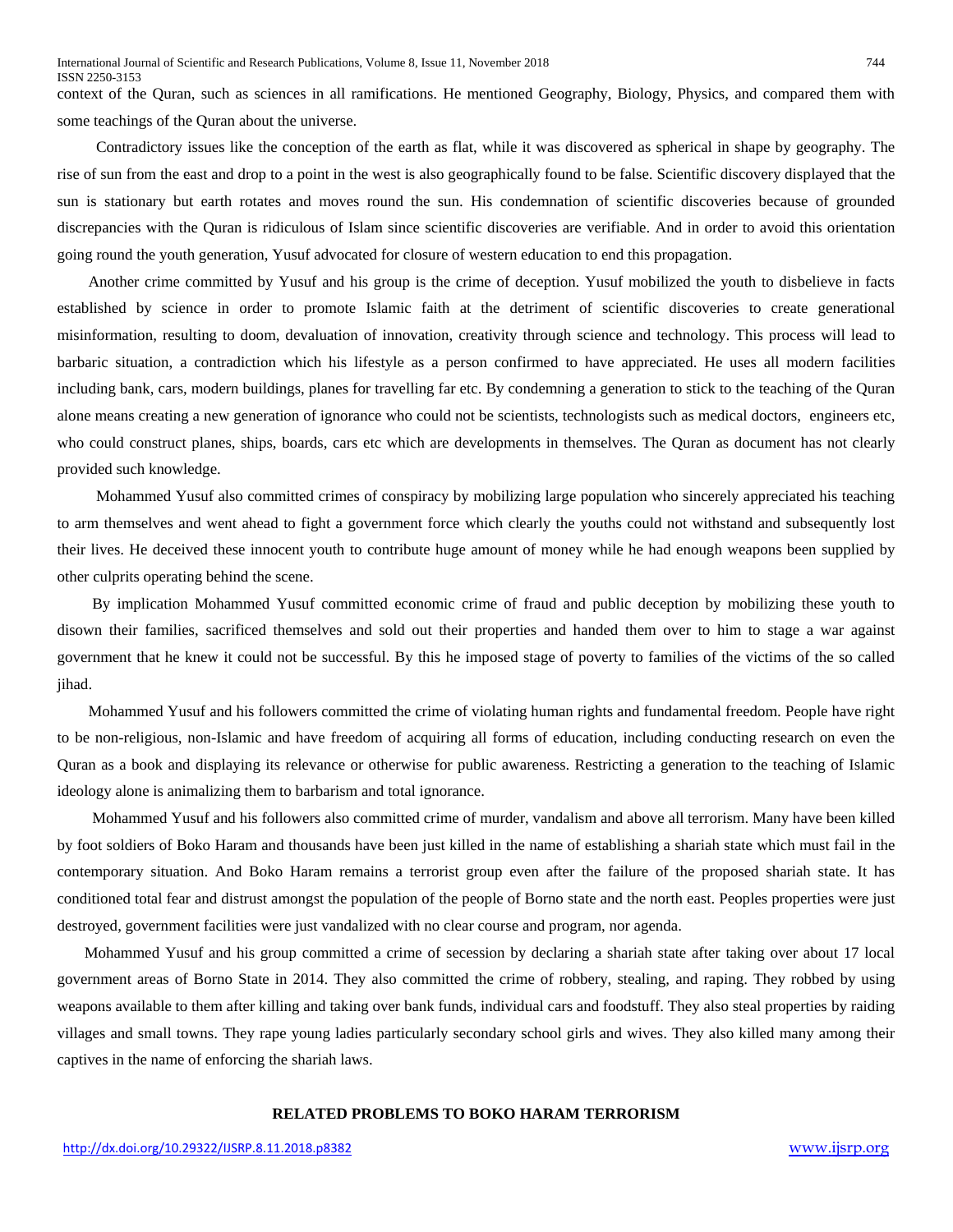Boko Haram from 2000 to date has changed the demographic profile of the population of the people of Borno state and the northeast in general. The International Criminal Court's had [preliminary examinations](https://www.icc-cpi.int/iccdocs/otp/OTP-PE-rep-2015-Eng.pdf) based on evidence of mass arrests, torture, and summary executions committed systematically and repeatedly by security forces, resulting in thousands of deaths and disappearances. A United Nations [report](http://www.ohchr.org/EN/HRBodies/HRC/RegularSessions/Session30/Pages/ListReports.aspx) found evidence that detainees in military custody were denied food and water and, as a result, died on a daily basis. Research by [Amnesty International](https://www.amnesty.org/en/latest/news/2015/06/nigeria-senior-members-of-military-must-be-investigated-for-war-crimes/) reported that more than 7,000 men and boys died in military detention between 2011 and 2015 due to this abhorrent treatment (Obiagwu, 2018).

 While the world remembers "Bring Back Our Girls," it has yet to awaken to this looming tragedy. UNICEF's chief of nutrition in Nigeria says the Boko Haram insurgency has affected millions of families across West Africa's Lake Chad region. Children have been abducted, killed, even used as suicide bombers. Entire villages have been left without electricity, clean water, health care, school, or simply burned to the ground. But malnutrition may be Boko Haram's most terrible legacy among the 2.6 million people more than half of the children who have fled the brutal violence (within Nigeria and to Cameroon, Chad and Niger) and those who remain in areas where Boko Haram is still active. Delivering aid is extremely challenging, and humanitarian workers continue to discover the depth of need. People cut off from agriculture and trade, jammed into crowded camps, or living as guests in some of the world's poorest communities are struggling to remain alive. More than 450,000 children are expected to suffer from severe acute malnutrition this year. In northeast Nigeria's Borno state alone, an estimated 49,000 children will die if they do not receive treatment. They need our assistance now (https://www.unicefusa.org/mission/emergencies/conflict/boko-haram-crisis). Although everyone is hoping this is not the case, as the hours go by following Monday's attack, there are worrying echoes of the 2014 Chibok abduction. And it is unclear how many are missing. Dapchi, about 275km (170 miles) north-west of Chibok, came under attack causing students and teachers to flee into the surrounding bush. President Muhammadu Buhari has sent ministers to the area in a fact-finding mission. In September 2017, a group of more than 100 of the Chibok girls were reunited with their families at a party in Abuja. Most of the group were released in May as part of a controversial prisoner swap deal with the Nigerian government that saw five Boko Haram commanders released. But more than 100 schoolgirls are still being held by Boko Haram, and their whereabouts are unknown. Boko Haram militants have been fighting a long insurgency in their quest for an Islamic state in northern Nigeria. The conflict is estimated to have killed tens of thousands of people. The Chibok girls represent a fraction of the women captured by the militant group, which has kidnapped thousands during its eight-year insurgency in northern Nigeria (https://www.bbc.com/news/world-africa-43158216). Eight years after the insurgency by Islamist militant group Boko Haram started, the scale of need is colossal. In northeast Nigeria alone, 2.5 million people have been displaced, half of them children. Almost 100,000 have been killed, according to official figures. About 700,000 remain in areas too dangerous to access, their living conditions unknown. Before the conflict, 80 per cent of the local population have been living by agriculture. While some returned home after an advance by the Nigerian military in 2015 reclaimed large swathes of territory, land remains insecure, and many civilians are too afraid of abduction or murder by militants.The summer rainy season has turned rural roads into muddy swamps, meaning essential provisions can't reach the camps for the displaced dotted across the northeast. (https://www.irishtimes.com/news/world/africa/bokoharam-conflict-leaves-humanitarian-crisis-in-its-wake-1.3219484).

 There is hardly a family that is not victimized in the 17 local government areas and particularly Bama the worse of maltreated areas taken over by Boko Haram in 2014. At least a family member must have been killed, some injured, properties destroyed. There are thousands of orphans in the IDP's camps many are made destitute by injuries sustained by gunshot. Many developed psychological disorders.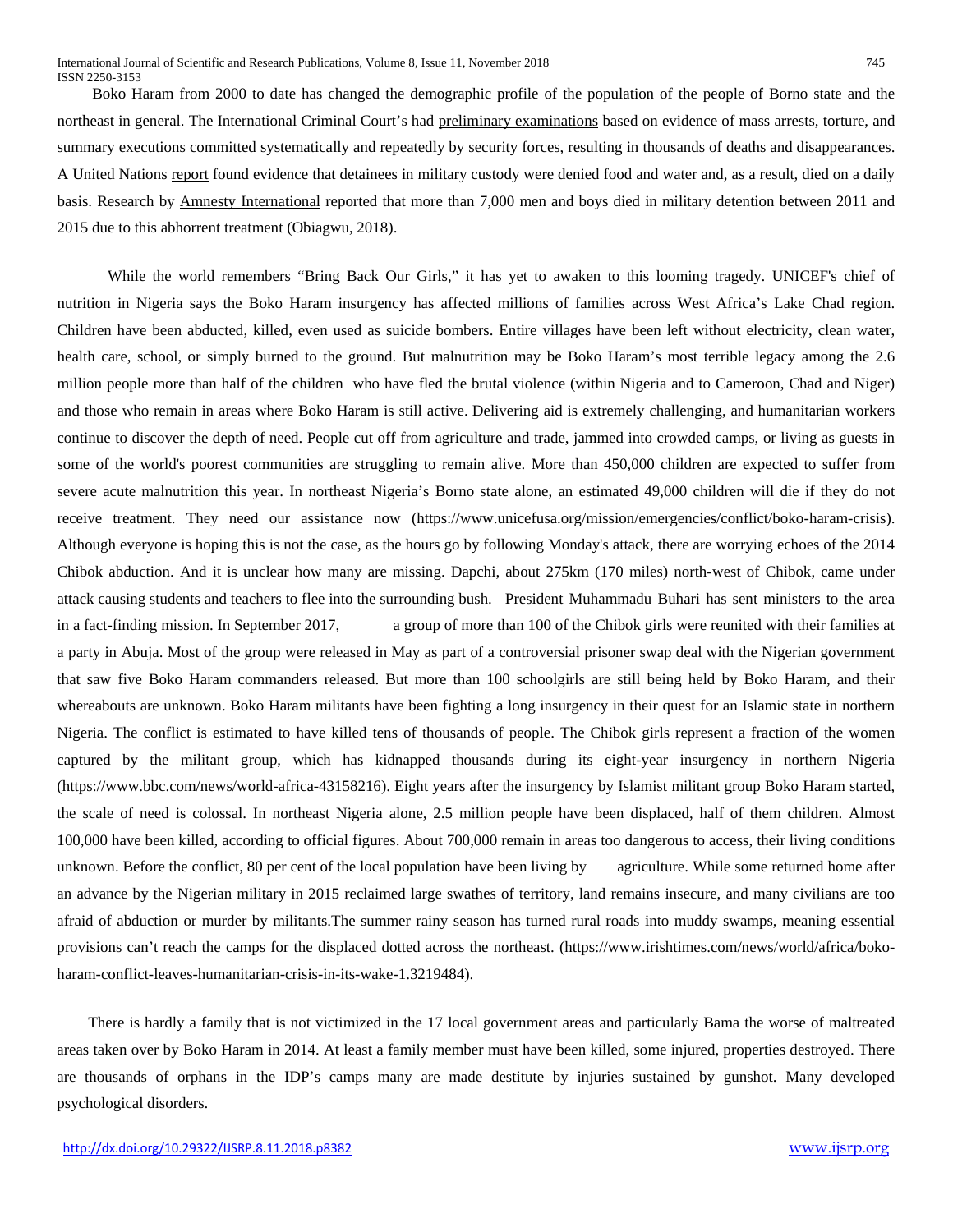Education of school age children disrupted since 2009 to date. All schools from affected areas closed down. Thousands killed, towns closed down and properties destroyed from 2014 to 2018. Economic activities in affected areas such as farming, fishing, mining, rearing of animals and businesses closed since 2014 to date. More than 1.5 million people were forced to be refugees of internally displaced persons. Several IDP camps were formed at Bama, Konduga, Pulka, Maiduguri, Gwoza, Madagali, Damaturu, Yola, Mubi etc.

 Many of these camps are provided with basic needs by non-governmental organizations and international humanitarian service bodies. Various countries of the world contributed immensely to alleviate the suffering of the victims of these terrorist activities. USA, Britain, France, Germany, Portugal, Switzerland, China, Saudi Arabia, Chad, Cameroon, Niger, South Africa etc have contributed differently for the upkeep. Billions of naira and dollars donated to Nigeria.

 All government services in the affected local government areas were closed down from 2014 to date. Billions of naira budgeted annually to such areas and money from statutory allocations are not judiciously accounted for. While salaries are paid for the staffers of the local government areas the money meant for projects were embezzled.

 A lot of money is claimed for the upkeep of the IDP in the camps. At the beginning the state government was claiming spending over N650 million monthly on the feeding of IDPs. So many women and girls who fled Boko Haram terrorist group are being raped by Nigerian soldiers as a result of official negligence and corruption. Thousands of these women have died because of lack of food in camps for internally displaced people in Nigeria's northeast after they were rescued from Boko Haram. Five women were raped by soldiers in late 2015 and early 2016 in a displacement camp in Bama, Borno state. Such women disclosed that they were beaten and called "Boko Haram wives" by security officials whenever they complained about their treatment. Members of the Nigerian military and a local vigilante group Civilian Joint Task Force (Civilian JTF) "separated women from their husbands and confined them in remote 'satellite camps' where they were raped, sometimes in exchange for food." Ten women in the Bama camp were forced to date security officials to get food. A member of the JTF vigilante group raped a woman after he brought her food, telling her: "I gave you these things, if you want them we have to be husband and wife" (Adebayo, 2018).

 The camps were not hygienic and populated by malnutrition, starvation and hunger. Epileptic classes were organized to some of the children of the IDP camp, victims could not pay perfect attention to the schools and many other logistics have not been fulfilled. Certain intervention came from Kano state by taking some of the orphans to orphanage school at Kano, under the sponsorship of Kano state government.

Military reinforce around 2015 and captured towns recaptured by Nigerian army. Protocol of reconstruction, rehabilitation and resettlement of victims switched up with unsatisfactory results in all situations. For instance Bama which was also 100% destroyed remained unrepaired in total. Less than 40% of the houses were reconstructed again. But the state government claimed 80% reconstruction. The victims were forced to return back home early 2018, in a situation where about 60% of the population met zero shelter level available. This has led to the dead of many including a neighbor Modu kontoye (sarkin garaji) of Ngomari vocational kumburi ward. Kontoye droped and died when he visited his destroyed home that he found un-built. He then collapsed and died immediately.

The returnees complain of lack of water, electricity and shelter. As rainfall is approaching most of them will be victims of rainfall destruction and reacted infection like carter and cold. They also complain of not having food provided. At the take off some returnees were given N10,000 and some food stuff including bag of rice. After which they were not served with any provision. This gesture was also characterized by corruption as the local government council claimed to have distributed N100,000 per person, while victims claimed they were given maximum of N10,000 only. Some 600 bags of rice was claimed to have been distributed again by the local government council. The resources of the areas affected are not accounted for at all levels of governments. The financial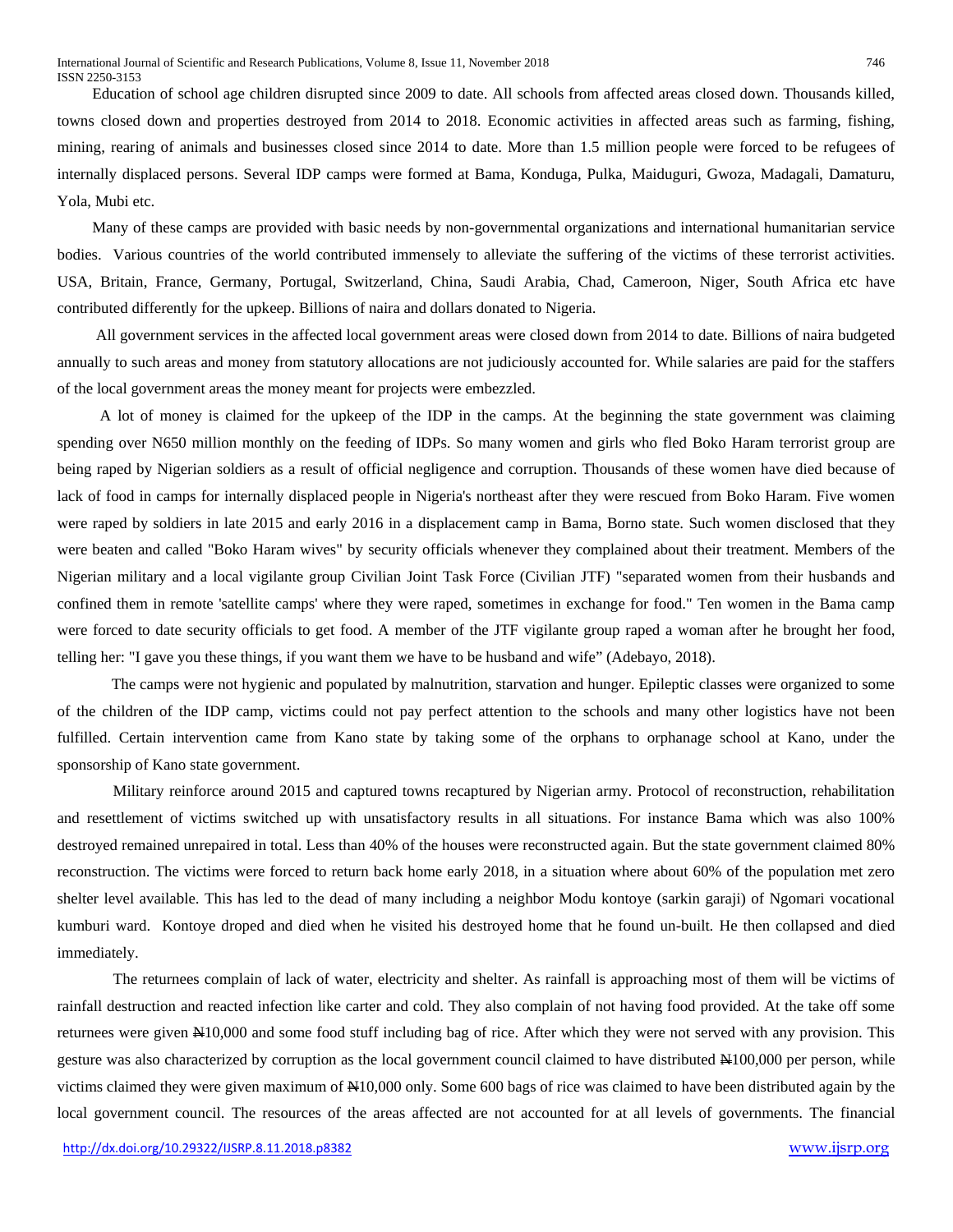situations of these areas are not accounted for from 2009 to date. Funds were raised from countries of Europe, America, Australia, Asia and Africa but there was no clear explanation on their expenditure. Non-governmental organizations that are international based have intervened but the funds are not accounted for accordingly. The funds realized from international communities, humanitarian bodies and philanthropists are not accounted for, and manifested in the apparently displeased situation discovered in the IDP camps.

 The Nigerian army claims it has technically defeated Boko Haram and retaken territories seized by the militant group in the northeast. Members of its troops recently [rescued 1,000 hostages,](https://edition.cnn.com/2018/05/07/africa/boko-haram-captives-freed-intl/index.html) mostly women and children, from the militant's camps in Borno State. Hundreds of women along with their children have been held in overcrowded centers in northern Nigeria since 2015. Amnesty said it had collected evidence that thousands of people have starved to death in displacement camps since 2015. That 15 to 30 people died each day between 2015 and 2016 due to lack of food in these camps. The human rights group said satellite images of an expanding graveyard in one of the camps during the time confirmed their testimonies. The organization called on the Nigerian government to make public the findings from a panel investigating the military's compliance with human rights provisions set up by Vice President Yemi Osibanjo. Many women had testified before the panel whose report was submitted to Nigeria's President Muhammadu Buhari in February (Adebayo, 2018).

Social problems emanating from the crises include, creating a large population of beggars that cover the city of Maiduguri for their survival. Up to this moment no income could be generated by the affected population.

### **CONCLUSION**

 Sociology is the scientific and systematic study of social behavior, its causes and its consequences. By science it means process of research in sociology is evidence based and thoroughly empirical. It involves only observation from facts to facts, relying from references to references and not craft based.

 Crime is one aspect of social life that has to be studied to determine it causes and consequences, so that measures are designed to curtail its prevalence. However what is a crime is problematic because the world is comprised of group of different background that the comprising individuals have different test. Such tests dictate values which lead to the formation of norm that over time becomes law. It is from law that crime is determined.

 [Boko Haram has kidnapped more than 1000 children in Nigeria.](https://edition.cnn.com/2018/04/13/africa/boko-haram-children-abduction-intl/index.html) The only way to end these horrific violations is by ending the climate of impunity in the region and ensuring that no one can get away with rape or murder. The Nigerian authorities must investigate or make public their previous investigations on war crimes and crimes against humanity in the northeast. The military had found cases of abuse in these camps during the period mentioned in Amnesty's report in 2015. The Nigerian military had indeed established cases of abuse and punishments meted out from orderly room trials and court martial that included the losses of rank, dismissals, and trials and convictions by civil courts. The Nigerian government was committed to investigating all documented cases of human rights abuses (Adebayo, 2018).

 Since man could know very little about his environment he might have been compelled to live with a lot of impression which is yet unknown but will be discovered negatively or positively overtime. Part of those impression formed what is called religion. Religion is predominantly impression based and maintains undiscovered visions which are mostly falsified after some scientific investigations.

 Since religions are formed from unscientific and falsifiable backgrounds, it is very clear it must result in conflict to scientific discoveries. When they are falsified by science, it is the founders that are falsified together with all their claims. It is however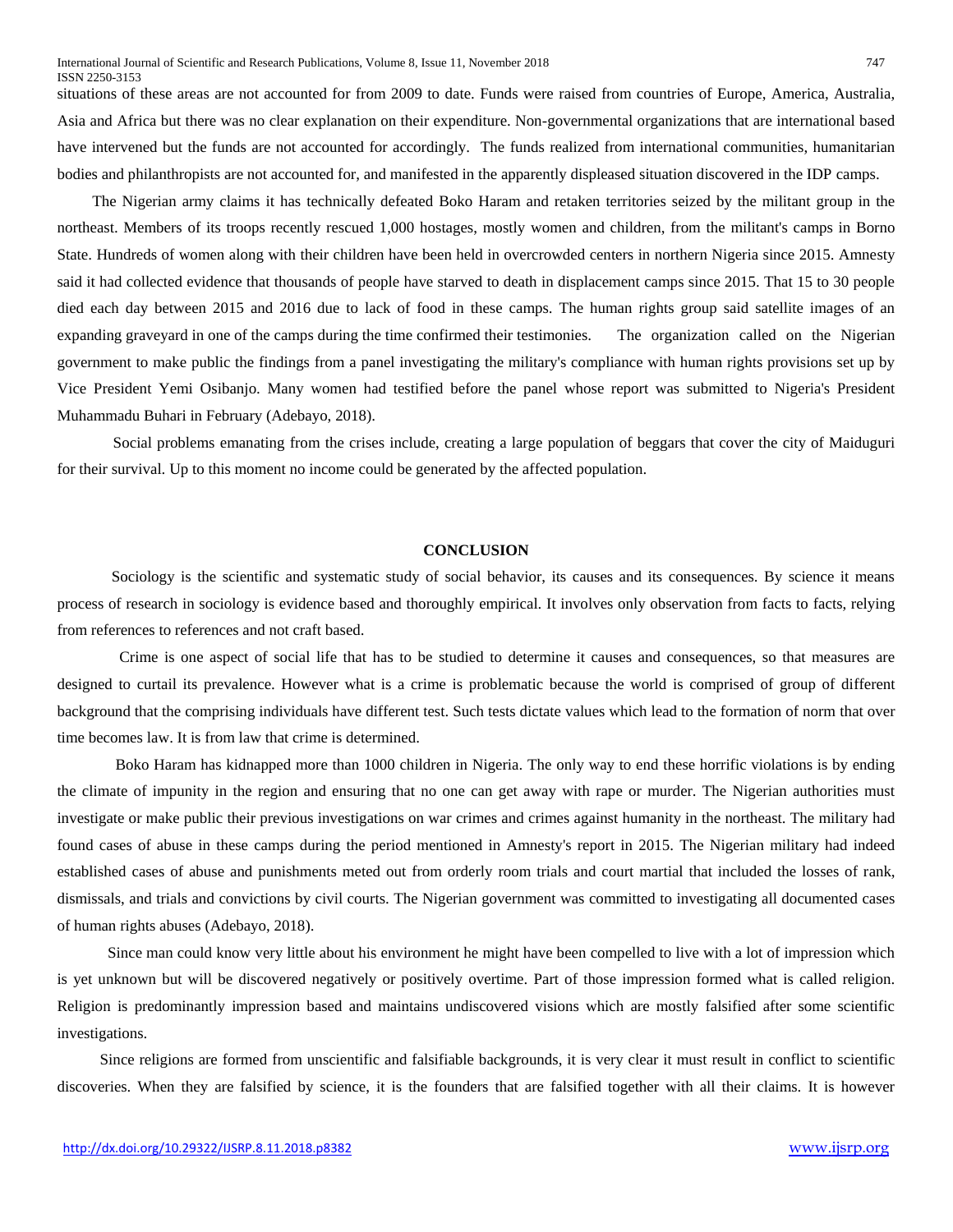unfortunate that after discovering the truth, adherents of religion criminally insists to believe in the unbelievable and the discovered falsehood, and further called others forcefully to believe in the same falsehood.

 By forcing people or tricking them to believe in a falsehood is a form of criminalization of public. By that the public is made deluded by forcefully acting on impression that is clearly false. For instance religion called the public to unconditionally believe in what is unknown and undetermined called God, Angels, Satan (devil). Furthermore, compel public to believe that all events are caused by and determined by God, Angels, or Satan. All natural and social changes are determined by them. Nevertheless, scientific discoveries can never discover those illusions and processes of their effects.

 By this falsely created social reality the social world was grouped and regrouped into obvious factions, all of which conflicting one another. All the conflict emanating from such falsehood results in all forms of crime and criminality. Some religions order its adherents to take arms against others or derogate the opinion of others. This is how religions criminalize the public.

 An example of religious public criminalization is the emergence of terrorist groups that are out to strengthen their faiths by compelling others to go by their dictates or being killed. Millions of people have lost their lives and trillions of properties destroyed. Yet these crises continue because those conflicting religions prevailed and persist. Affiliates of such religions are mostly smuggled into all sectors of governance including legislative, judiciary and the executive. And certainly those religious issues which remain factors in the public criminalization and perpetuation of all forms of crimes and criminality are yet to be resolved. So long as they are not resolved, crimes and criminality must continue. To end this following recommendations are offered.

### **RECOMMENDATION**

- 1. There is need for the United Nations as global mandated security monitoring body to reform policies on the issues of fighting terrorism.
- 2. If religion is the bases for terrorism UN must develop device to regulate religious activities beyond the present apparatus.
- 3. United Nations must declare a fight against religious obligation on population of any part of the world.
- 4. United Nations must have a special court in all countries of the world to ensure the safety of non-religious groups and individuals, and adherents of the non-existence of God, spirit and associates.
- 5. There must be strong plan to end religious propaganda by criminalizing public preaching of falsehood contrary to scientific facts and factual grounds.
- 6. All nations must institute agencies that end preaching of falsehood and religious propaganda.
- 7. Science education must be compulsory at all levels and philosophy behind science must be clearly designed.
- 8. Anti-corruption and transparency must be adhered to by creating and instituting checks and balances at all levels.
- 9. Independent Corrupt Practices and other related offences Commission (ICPC) must be checking the level of transparency of all ministries, departments and agencies and call to order all defaulters annually.